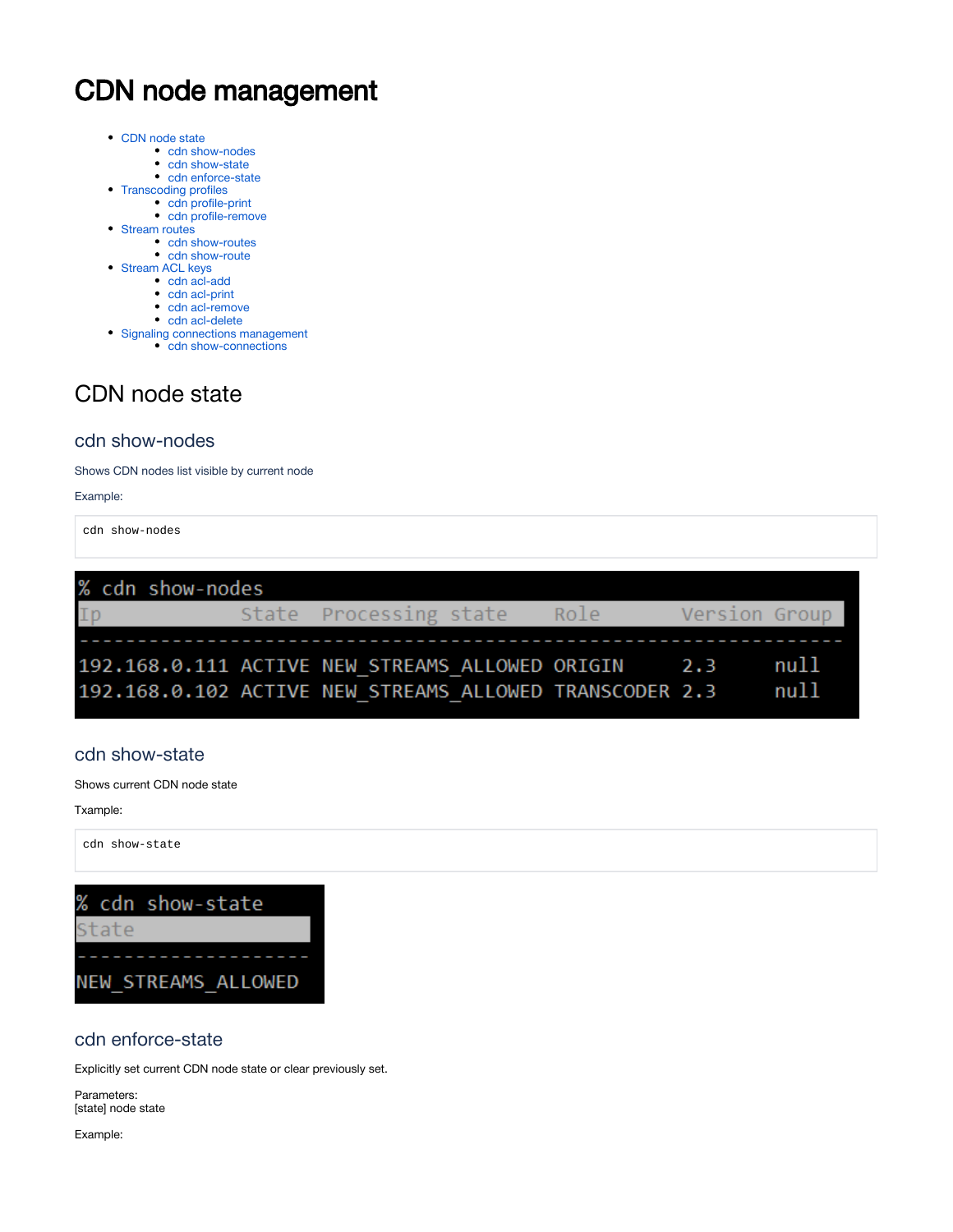

If the parameter is not set, the command clears state that was previously set:

cdn enforce-state

cdn enforce-state PASSIVE



# <span id="page-1-0"></span>Transcoding profiles

## <span id="page-1-1"></span>cdn profile-print

Shows transcoding profiles list set on current CDN node

### Example:

cdn profile-print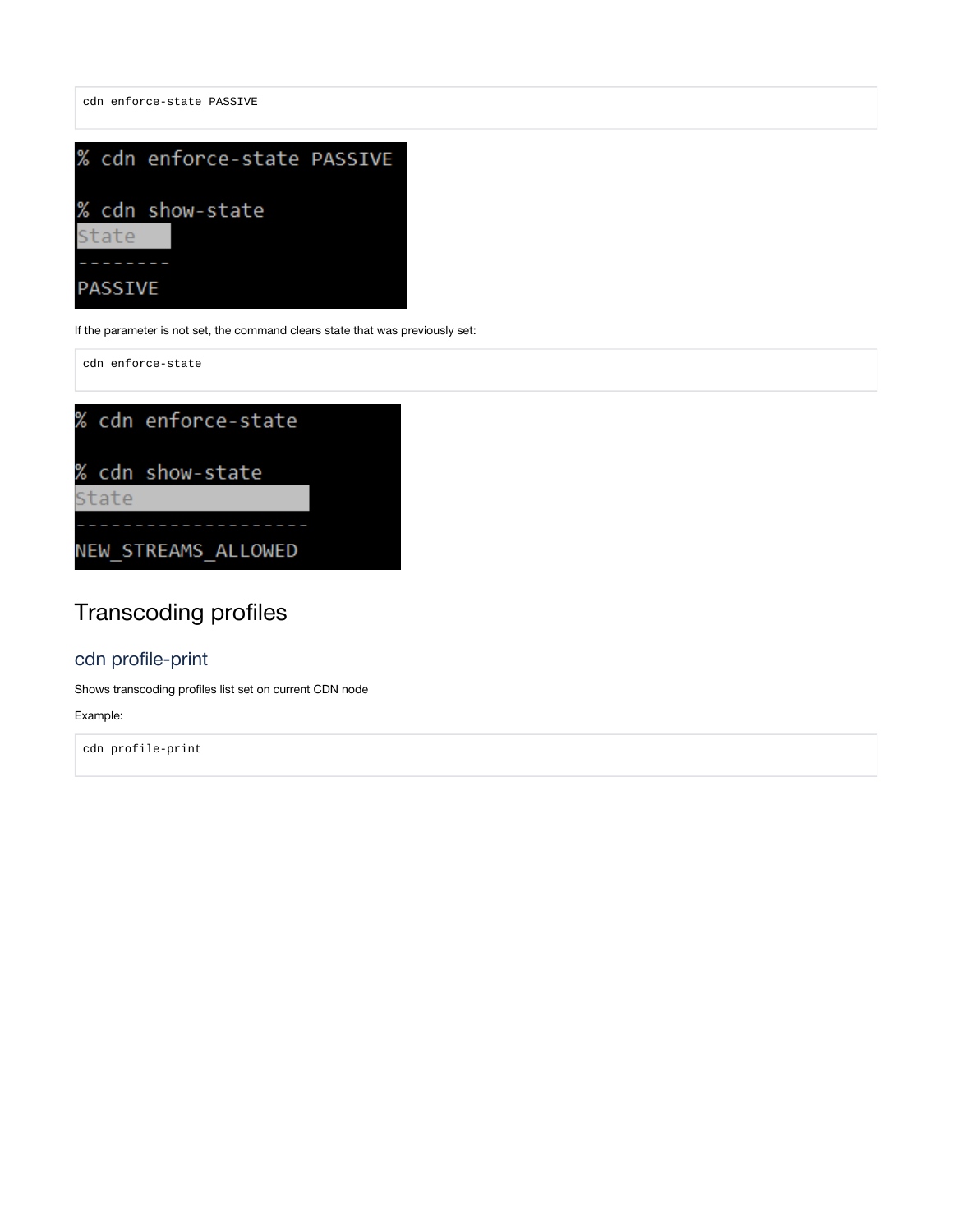| % cdn profile-print |  |               |   |                  |                                         |  |  |
|---------------------|--|---------------|---|------------------|-----------------------------------------|--|--|
| Profile -360p       |  |               |   |                  |                                         |  |  |
|                     |  |               |   |                  | Type Width Height Bitrate Codec Quality |  |  |
|                     |  | Video 0 360 0 |   | $h264$ 0         |                                         |  |  |
| Profile -480p       |  |               |   |                  |                                         |  |  |
|                     |  |               |   |                  | Type Width Height Bitrate Codec Quality |  |  |
|                     |  | Video 0 480 0 |   | ከ264 0           |                                         |  |  |
| Profile -720p       |  |               |   |                  |                                         |  |  |
|                     |  |               |   |                  | Type Width Height Bitrate Codec Quality |  |  |
| Video 0             |  | 720           | 0 | h <sub>264</sub> | 0                                       |  |  |
| Profile -240p       |  |               |   |                  |                                         |  |  |
| <b>Type</b>         |  |               |   |                  | Width Height Bitrate Codec Quality      |  |  |
| Video 0             |  | 240           | 0 | h <sub>264</sub> | 0                                       |  |  |

## <span id="page-2-0"></span>cdn profile-remove

Remove the transcoding profile from the current CDN node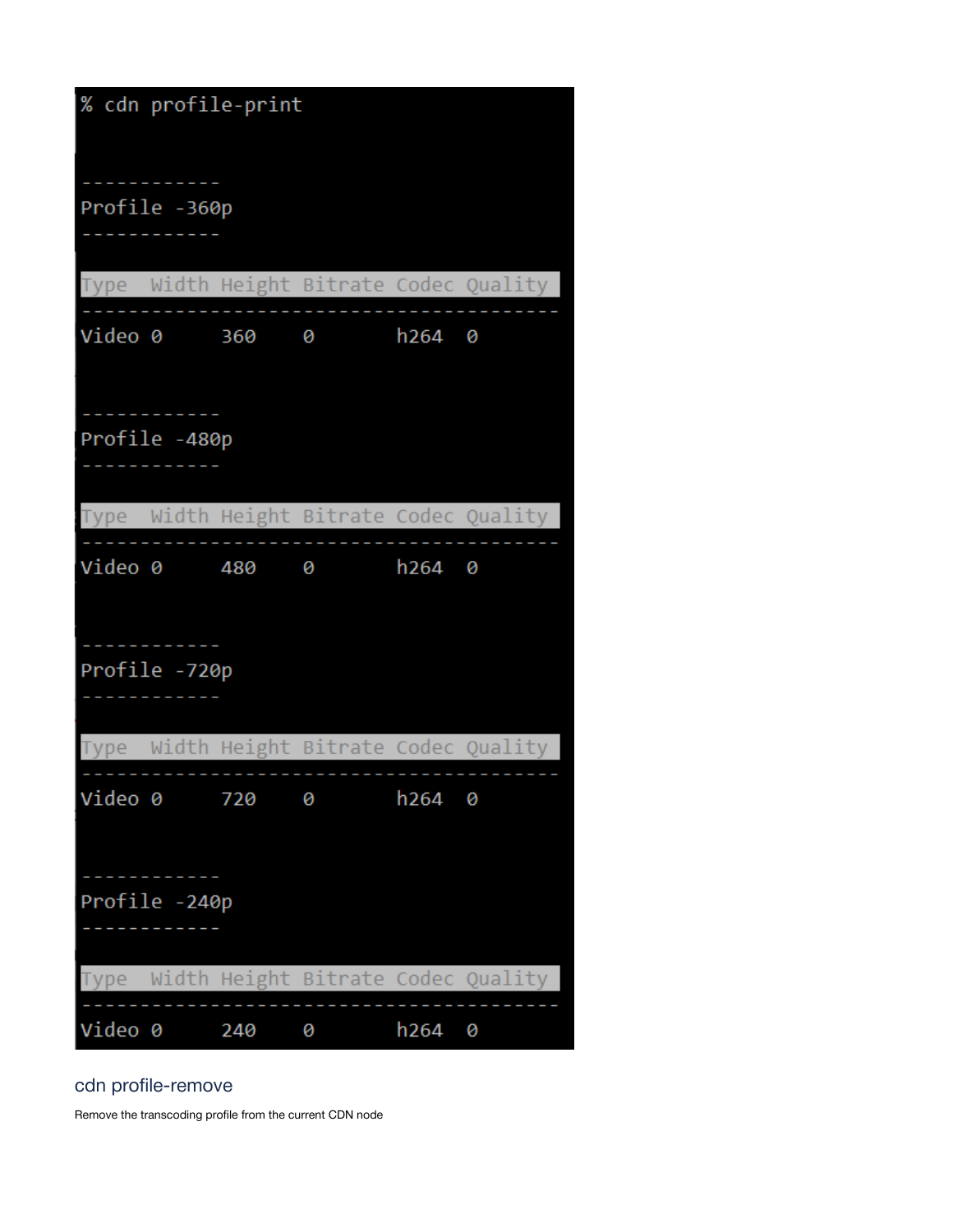Parameters: <profile name> transcoding profile name (mandatory)

Example:

cdn profile-remove -720p

|               | % cdn profile-remove -720p |               |                      |        |                                         |  |  |  |
|---------------|----------------------------|---------------|----------------------|--------|-----------------------------------------|--|--|--|
|               | % cdn profile-print        |               |                      |        |                                         |  |  |  |
|               |                            |               |                      |        |                                         |  |  |  |
| Profile -360p |                            |               |                      |        |                                         |  |  |  |
|               |                            |               |                      |        | Type Width Height Bitrate Codec Quality |  |  |  |
|               |                            |               | Video 0 360 0 h264 0 |        |                                         |  |  |  |
|               |                            |               |                      |        |                                         |  |  |  |
| Profile -480p |                            |               |                      |        |                                         |  |  |  |
|               |                            |               |                      |        | Type Width Height Bitrate Codec Quality |  |  |  |
|               |                            |               | Video 0 480 0 h264 0 |        |                                         |  |  |  |
|               |                            |               |                      |        |                                         |  |  |  |
| Profile -240p |                            |               |                      |        |                                         |  |  |  |
|               |                            |               |                      |        | Type Width Height Bitrate Codec Quality |  |  |  |
|               |                            | Video 0 240 0 |                      | h264 0 |                                         |  |  |  |

# <span id="page-3-0"></span>Stream routes

## <span id="page-3-1"></span>cdn show-routes

Shows active stream routes in CDN visible by this node

Example: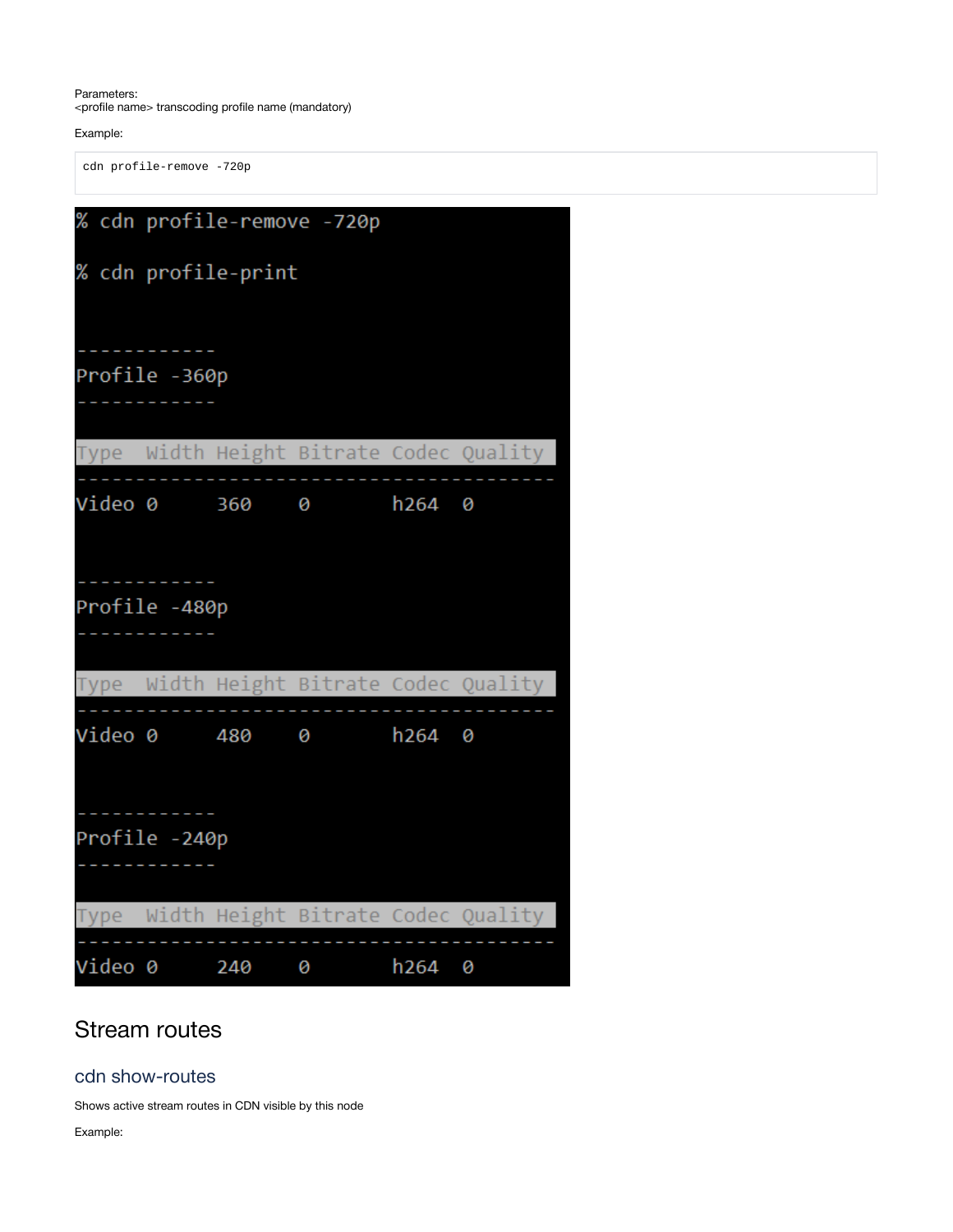cdn show-routes

# cdn show-routes 0-192.168.0.111-0-[AUDIO{bitrate=0, codec='opus', rate=48000, channels=2}, VIDEO{width=640, height=480, gop=null, fps=null, bitrate=0, codec=<br>'H264', codecImpl='', quality=0, preset=null, profile=null, level=null}]-test

### <span id="page-4-0"></span>cdn show-route

Shows the stream routes visible by this CDN node

Parameters: <stream name> stream name to show routes (mandatory)

Example:

cdn show-route test-240p

% cdn show-route test-240p

REQUESTED-PROFILE:[VIDEO{width=0, height=240, gop=null, fps=null, bitrate=0, codec='h264', codecImpl='null', quality=0, preset=null, profile=null, level=null}] µ viile-muii, ievei-muii/]<br>1-NEW-TRANSCODER-192.168.0.102:[]<br>2-PROXY-192.168.0.111:[AUDIO{bitrate=0, codec='opus', rate=48000, channels=2}, VIDEO{width=640, height=480, gop=null, fps=null, bitra<br>2-PROXY-192.168.0.111:[AU

# <span id="page-4-1"></span>Stream ACL keys

### <span id="page-4-2"></span>cdn acl-add

Set ACL keys to the stream

Parameters:

<stream name> stream name to set ACL (mandatory) <keys>... ACL keys list divided by whitespace (mandatory)

### Example:

cdn acl-add test key1 key2 key3



### <span id="page-4-3"></span>cdn acl-print

Shows ACL keys list for the stream

Parameters: <stream name> stream name to show (mandatory)

Example: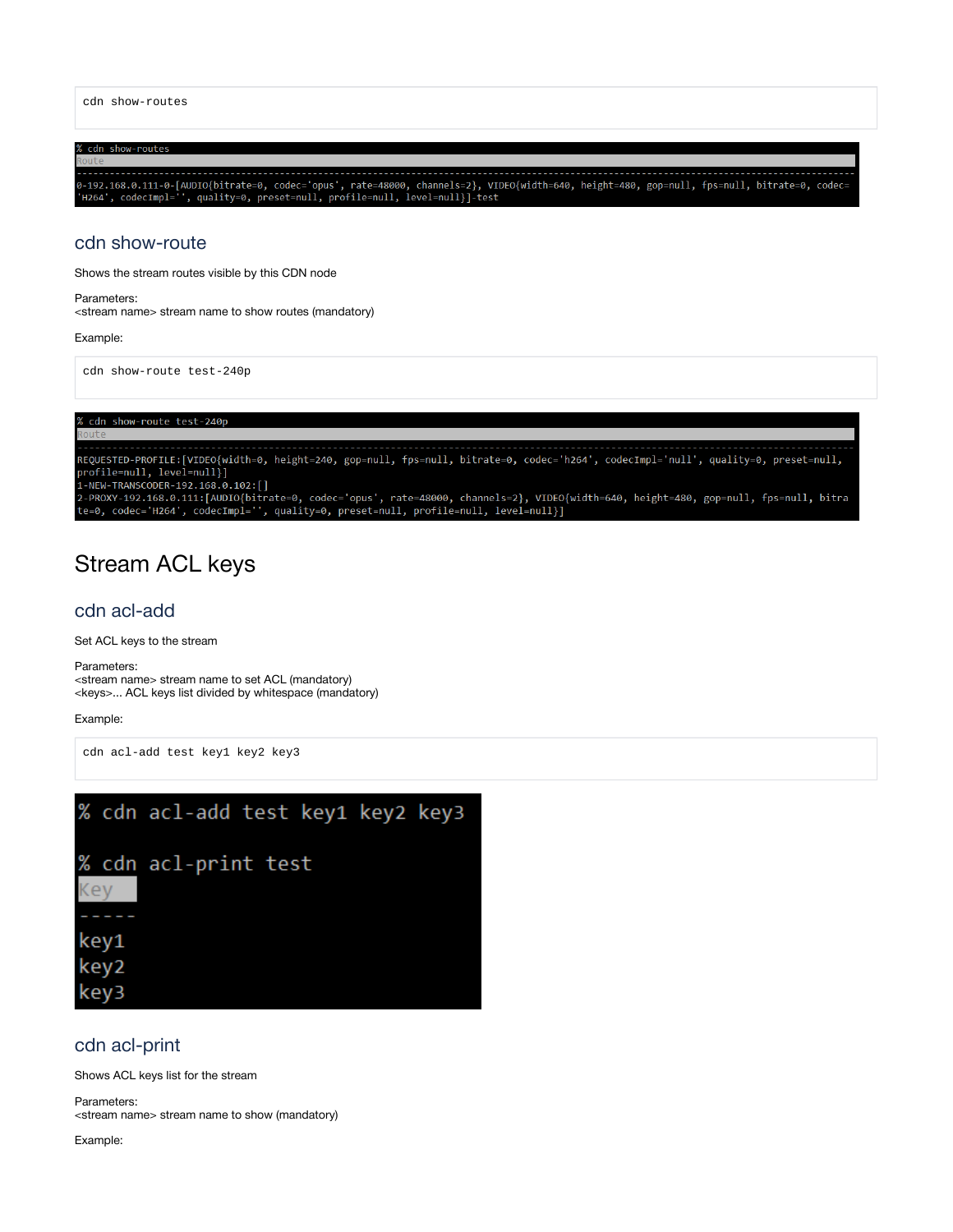cdn acl-print test



### <span id="page-5-0"></span>cdn acl-remove

Remove one or more ACL keys from the stream

#### Parameters:

<stream name> stream name to remove keys (mandatory) <keys>...ACL keys list divided by whitespace (mandatory)

Example:

cdn acl-remove test key2



### <span id="page-5-1"></span>cdn acl-delete

Clear ACL keys list for the stream

Parameters: <stream name> stream name to clear keys (mandatory)

Example:

cdn acl-delete test

% cdn acl-delete test

% cdn acl-print test ACL test not found

<span id="page-5-2"></span>Signaling connections management

<span id="page-5-3"></span>cdn show-connections